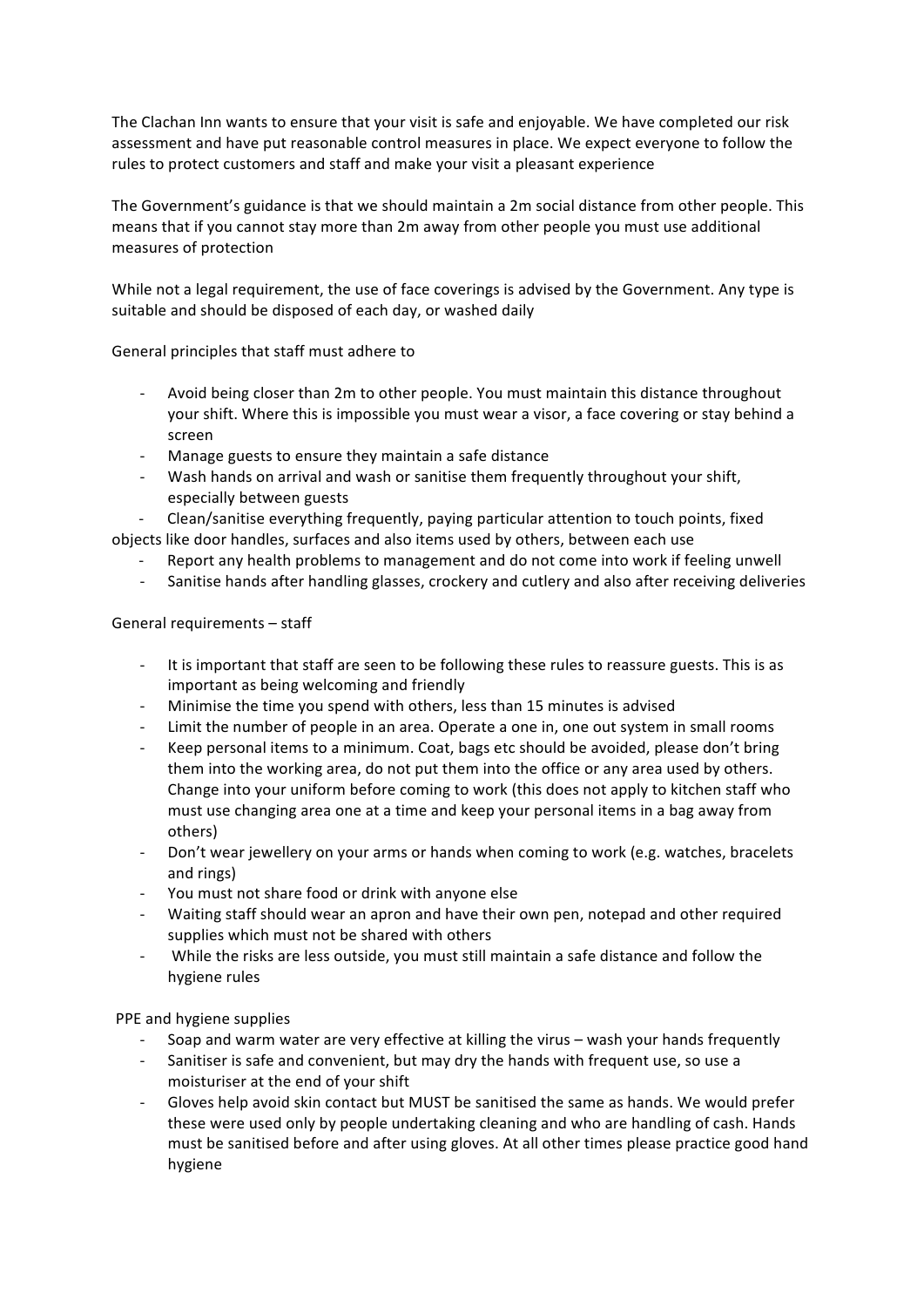- Barriers prevent the virus spreading to nearby people

Face shield or visors prevent coughs and sneezes infecting the user and prevent spread to others . You do not need to wear a face covering in addition to a visor.

Face coverings help prevent the wearer's coughs and sneezes spreading. Any type of covering is suitable, either disposable or reused homemade one's washed daily

Face visors need to be sanitised before and after use and if the user thinks they may be contaminated

Any food safe anti-bacterial disinfectant cleaner is safe to use, antibacterial sprays are appropriate if they state that they kill viruses

The virus may remain active on hard surfaces for up to 72 hours and on soft surfaces, such as paper or cloth, for up to 24 hours. If someone touches their face, does not cover a cough or sneeze, does not wash or sanitise regularly or is asymptomatic but infected, they may transfer the virus to surfaces or others. Coughs and sneezes will remain the air for a while. Current guidance suggests that being outside or in a well-ventilated area is lower risk as the virus disperses quickly. Face coverings are intended to protect others from your coughs, sneezes and breathing. They also provide some protection from the virus in the air. Any type of covering is suitable. They need to be disposed of at the end of a shift or washed daily if made from suitable material

## Recording guests' details for the test and trace service

Any visitor to the premises needs to be recorded to enable the NHS Test and Trace service to contact anyone who has been near to a person who has tested positive for the virus

- Residents' contact details will be recorded when they book a room. When they arrive, the member of staff dealing with their check in will confirm details and check that everyone is well and is not showing any symptoms of the virus
- Diners will pre-book and provide contact details. When they arrive, the member of staff showing them in will confirm the details and that everyone is well
- Drinkers will provide details when they arrive at the bar, or when served for the first time
- Only one contact in a party is needed, this person is responsible for ensuring that details of others are provided if requested by the Test and Trace service, and need to be made aware that they are responsible for this
- Staff will complete the form with a name and phone number and the guests' arrival time
- Details of guests will be kept behind the bar
- The form should not be on public display and should not be given to a guest to complete themselves
- The data on the form is personal data and protected by GDPR. The form will not be shared with anyone other than the Test and Trace service
- The forms will be taken to the safe after lunch and after closing in the evening. They will be destroyed after 21 days

## Residents

- Maintain a 2m social distance or use a face covering. Avoid close face-to-face contact
- When moving around the premises, allow others to pass, look ahead to check for others, do not cross in corridors or restricted spaces and do not enter small spaces if other people are already in there
- Follow the instructions given by staff and read and comply with the signs displayed on or around the property
- Sanitise and wash hands regularly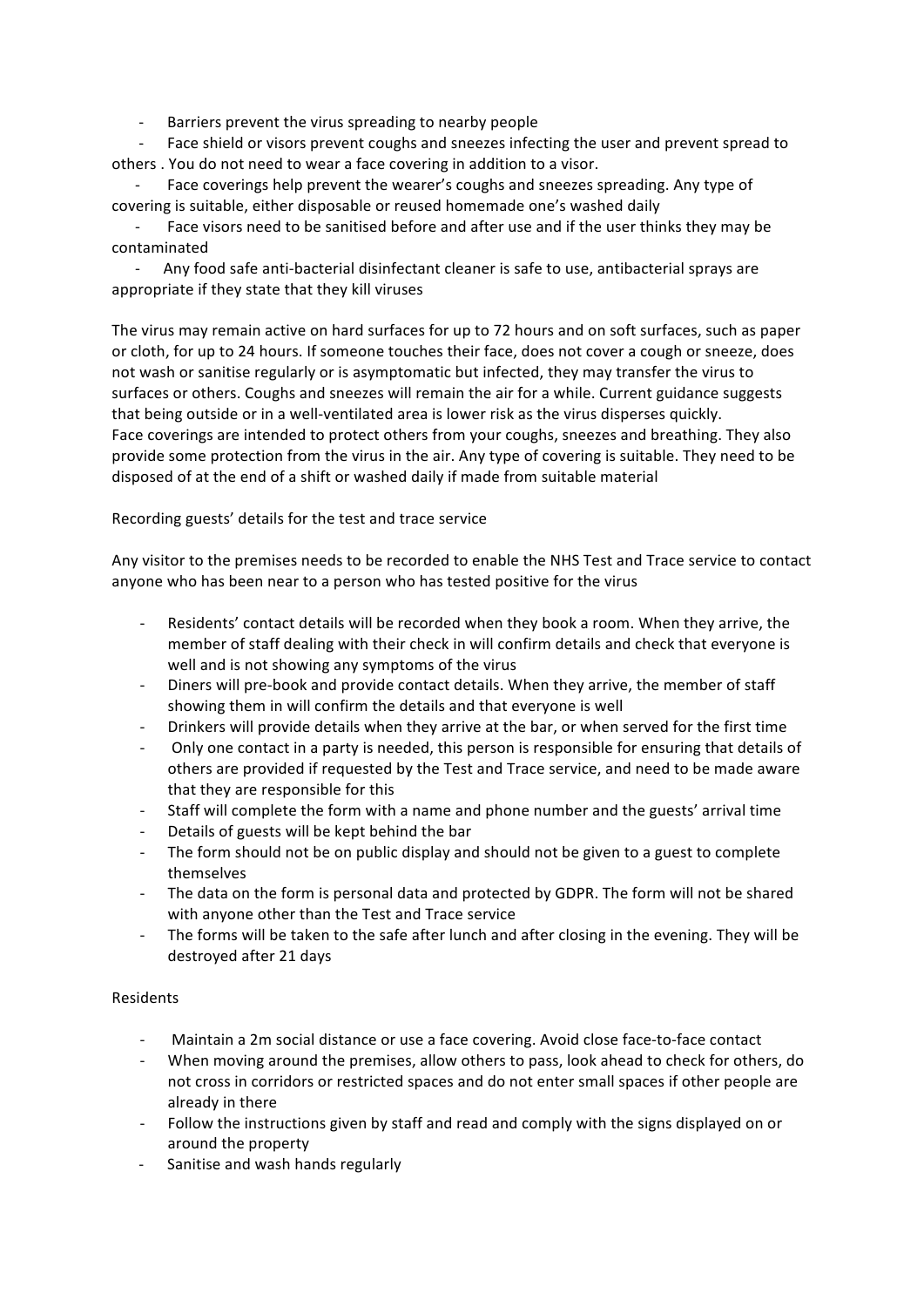- While not a legal requirement, the wearing of face coverings is advised by the Government

## Cleaning rooms

- Wear a face covering when guests are in the other rooms or moving about
- Do not clean a room if guests are present
- Wear gloves at all times when cleaning. These must be washed and sanitised regularly, the same as you would with bare hands. Gloves must be changed between rooms
- Open windows when working to disperse any virus in the air
- Clean, then sanitise the room

1) Clean the room as normal using the normal cleaning products to remove dirt, grease and dust

2) Once the room is clean, spray disinfectant and allow to stand for a few moments

3) Use new cloths for each room

4) Sanitise all surfaces that may have been touched by the guests and pay extra attention to touch points, including the bedside lights, door handles, switches, bedside tables, hairdryers, toiletries, the hotel folder, toilet flush and taps, the headboard and chairs

5) Avoid touching your face when cleaning

6) Avoid shaking used sheets

7) Empty the vacuum clear every day

RISK ASSESSMENT - Management of Covid-19 within and on our premises, to be regularly reviewed and updated as required

| <b>ACTIVITY</b>                 | <b>CONTROLS</b>                  | REQUIREMENT                     |
|---------------------------------|----------------------------------|---------------------------------|
| Staff must avoid gathering      | Maintain a 2m distance           | <b>Staff Instruction</b>        |
| when arriving and meeting       |                                  |                                 |
| Staff and guests must sanitise  | Sanitiser units (3) required at: | 3 sanitiser stations at entries |
| on arrival                      | Bar door                         | (additional 3 throughout        |
|                                 | Restaurant door                  | building)                       |
|                                 | Back door/ staff                 | Signs at sanitiser points       |
|                                 | entrance                         |                                 |
| Arrival                         | Bar and restaurant guests        | Notice on doors                 |
|                                 | maintain a 2m distance and       | - signs on door, bar and walls  |
|                                 | wait to be allocated seats       | 2m distance markers where       |
|                                 | Staggered arrival and departure  | appropriate                     |
|                                 | of guests to avoid queues and    |                                 |
|                                 | crowding                         |                                 |
| Reserving and allocating tables | Restaurant guests must pre       | A table plan will be drawn up   |
| for guests, followed by         | book                             | for restaurant and booked       |
| waitress service                | Bar guests will be encouraged    | guests will be assigned and     |
|                                 | to pre book but may enter if     | shown to a table                |
|                                 | there is still capacity          | Vacant/full sign on door        |
|                                 | Bar guests must remain seated    | Bar guests will be assigned a   |
|                                 | away from the bar and            | table - orders to be made by 1  |
|                                 | maintain a 2m distance from      | person in each party only,      |
|                                 | others                           | waitress service to tables      |
| Payments                        | Contactless payment              | Contactless payment suggested   |
|                                 | encouraged                       | and encouraged when             |
|                                 |                                  |                                 |
|                                 | Cash handling requires           | customers reserve a table       |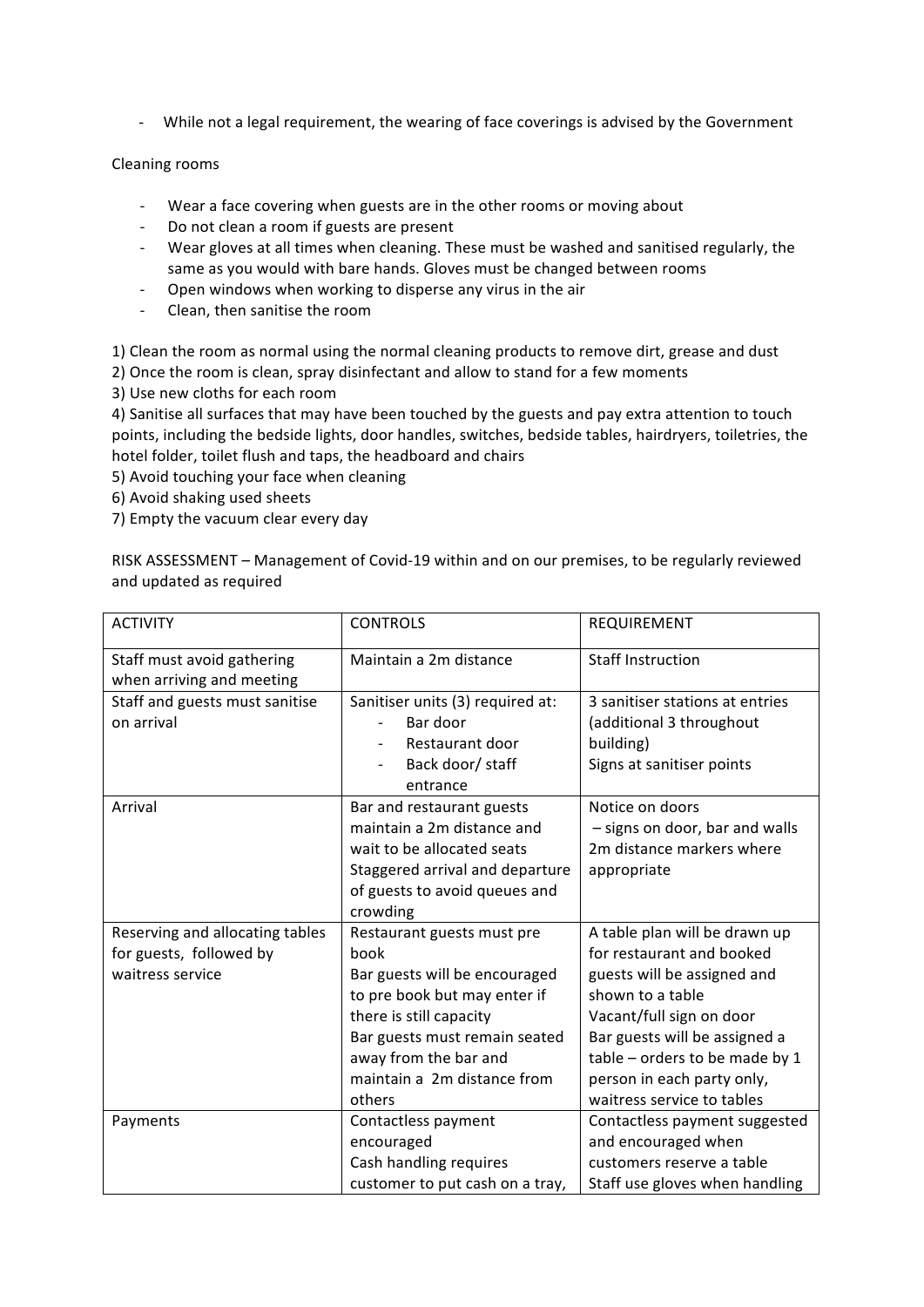|                             | change returned by staff                       | cash                            |
|-----------------------------|------------------------------------------------|---------------------------------|
|                             | wearing gloves                                 | Signs at pay point              |
| Setting and clearing tables | Tables will be sanitised and laid              | <b>Staff training</b>           |
|                             | just before customers arrive                   | Customers will be asked to      |
|                             | with only the essentials                       | stack plates and glasses to one |
|                             | Tables to be cleared from one                  | side of table to prevent staff  |
|                             | side to avoid reaching and                     | leaning in                      |
|                             | getting too close to customers                 |                                 |
|                             | Staff to wear face covering or                 |                                 |
|                             | visor                                          |                                 |
|                             | No face-to-face contact with                   |                                 |
|                             | customers                                      |                                 |
|                             | Full clear, clean and sanitisation             |                                 |
|                             | of tables & chairs once                        |                                 |
|                             | customers have left                            |                                 |
|                             | Anything touched by customers                  |                                 |
|                             | that will be reused must be                    |                                 |
|                             | sanitised immediately (e.g. salt               |                                 |
|                             |                                                |                                 |
|                             | and pepper shakers, etc)                       |                                 |
| Ordering and serving food   | Staff to wear face covering                    | Staff training                  |
|                             | when serving                                   |                                 |
|                             | Keep a social distance whilst                  |                                 |
|                             |                                                |                                 |
|                             | taking orders<br>Full order should be taken at |                                 |
|                             |                                                |                                 |
|                             | the start for food, drinks and                 |                                 |
|                             | condiments to avoid too many                   |                                 |
|                             | visits to the table                            |                                 |
| <b>Breakfast service</b>    | Staff will wait tables as above                | Staff training                  |
|                             | wearing face covering and                      |                                 |
|                             | social distancing                              |                                 |
|                             | Full order to be taken at start                |                                 |
|                             | to reduce visits to table                      |                                 |
|                             | No self-serve area for                         |                                 |
|                             | customers                                      |                                 |
|                             | Tables & chairs to be cleared,                 |                                 |
|                             | cleaned and sanitised when                     |                                 |
|                             | customers have left                            |                                 |
| Regular cleaning throughout | Cleaning surfaces touched by                   | Ample supply of appropriate     |
|                             | guests to be undertaken hourly                 | cleaning products               |
|                             | and to include touch points                    |                                 |
|                             | such as door handles and                       |                                 |
|                             | switches, etc.                                 |                                 |
|                             | Items used by more than one                    |                                 |
|                             | member of staff to be sanitised                |                                 |
|                             | between use and hourly - tills,                |                                 |
|                             | card machines, beer pumps,                     |                                 |
|                             | etc.                                           |                                 |
| Kitchen - restricted space, | Plan to organise service to                    | Regular review of working       |
| reduced staff numbers &     | manage social distancing and                   | pattern and rotas               |
| additional cleaning         | hygiene                                        | Waiting staff to move one way   |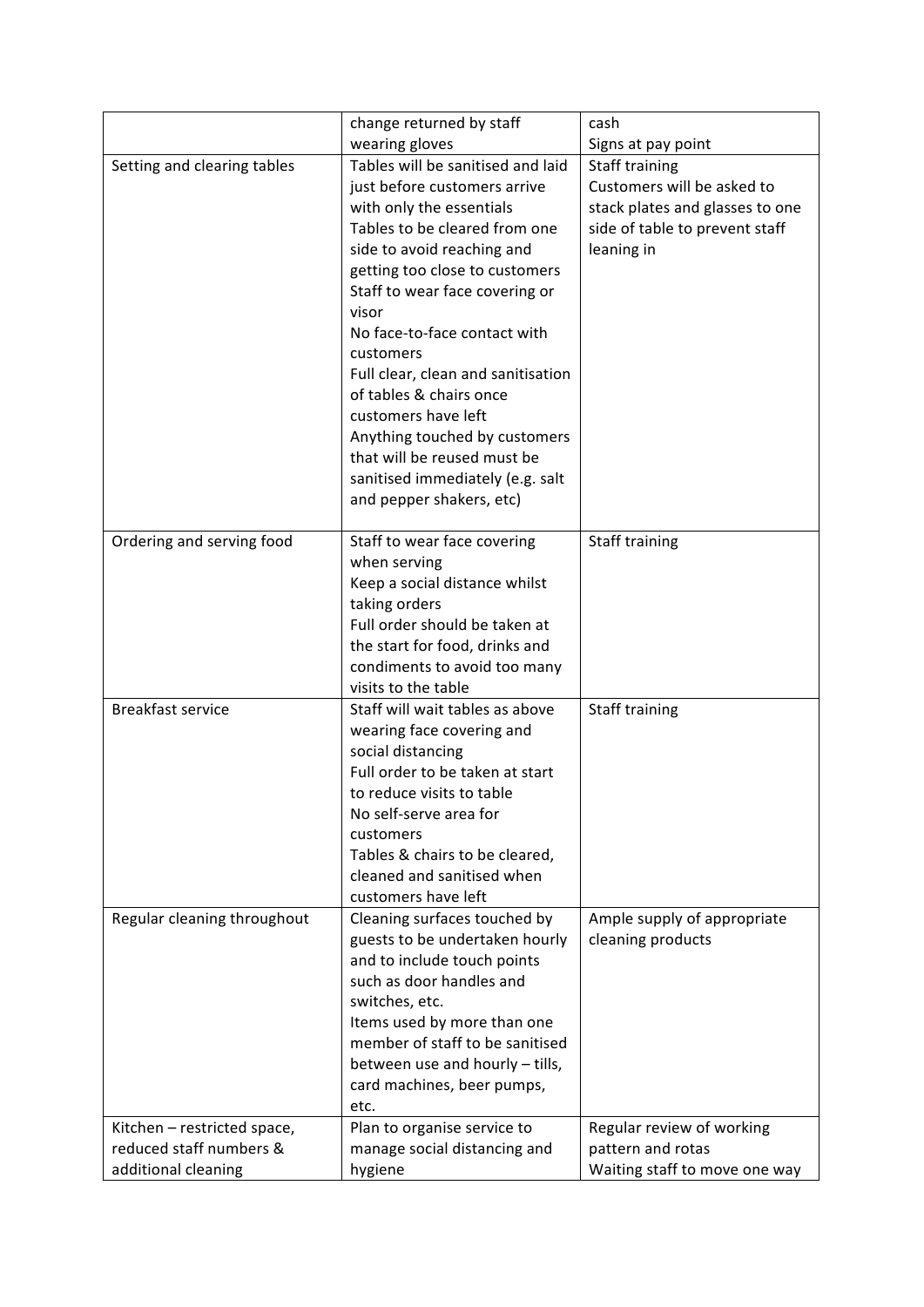|                                                                            | Avoid face-to-face working<br>Prep to be done facing wall<br>Chefs to follow normal food<br>hygiene rules which also kills<br>the virus<br>Cooker extraction will reduce<br>risk at cooking point<br>Frequent hand washing as<br>usually practiced in kitchen<br>Food safe cleaning standards<br>suitable for virus protection                            | round kitchen<br>Hand wash sink, warm water<br>and liquid soap provided<br>Ample supply of appropriate<br>cleaning products |
|----------------------------------------------------------------------------|-----------------------------------------------------------------------------------------------------------------------------------------------------------------------------------------------------------------------------------------------------------------------------------------------------------------------------------------------------------|-----------------------------------------------------------------------------------------------------------------------------|
|                                                                            | Fixed items to be sanitised<br>regularly (door handles etc)<br>Review circulation routs to<br>avoid close contact where<br>possible                                                                                                                                                                                                                       |                                                                                                                             |
| <b>Toilets</b>                                                             | One in, one out policy<br>Ladies' toilets closed initially as<br>located down a narrow busy<br>corridor - Bothy toilet used as<br>replacement<br>Hand wash as appropriate<br>Paper towels to be used<br>instead of hand driers<br>Hourly cleaning and sanitisation<br>of toilets to be undertaken and<br>logged with special attention to<br>touch points | Signs on toilet doors<br>Hand washing signs<br>Good supply of hand wash and<br>paper towels                                 |
| Vulnerable employees with<br>underlying health conditions,<br>staff health | Staff that fall within this<br>category are at an increased<br>risk and as such, the company<br>is following the government<br>guidance on this subject<br>Staff are obliged to let<br>management know ahead of<br>their shift if they are feeling<br>unwell with coronavirus<br>symptoms and must not come<br>to work if they are feeling<br>unwell      |                                                                                                                             |
| <b>Deliveries</b>                                                          | Delivery drivers must use drop<br>off point and not come within<br>2m of staff<br>Paperwork and payments<br>should be avoided<br>Where delivery drivers have to<br>enter the premises (cellar<br>deliveries) staff must clear out<br>if this area and allow a 2m<br>distance                                                                              | Signage<br>Delivery drop off point                                                                                          |